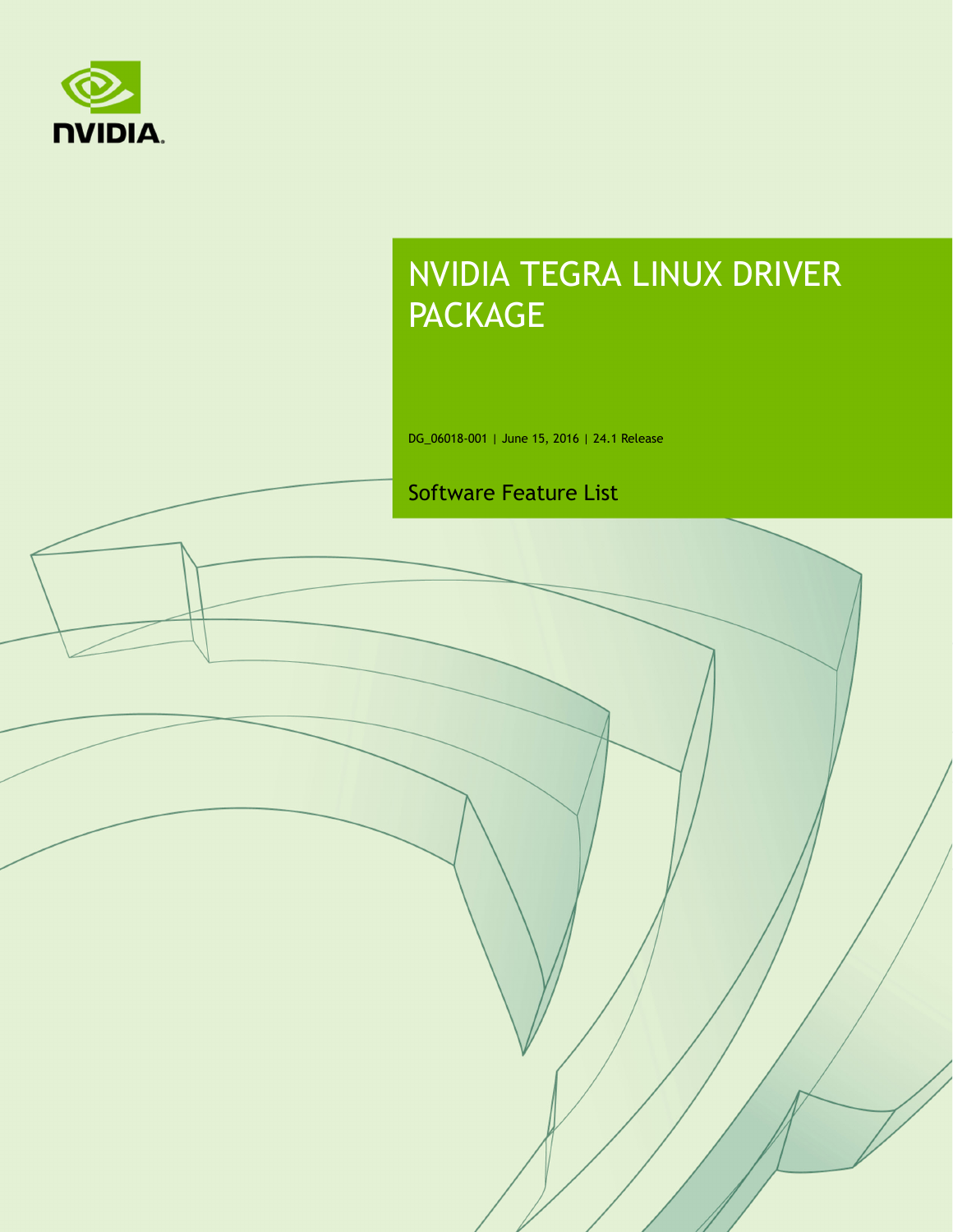## **TABLE OF CONTENTS**

| 15 |
|----|
|    |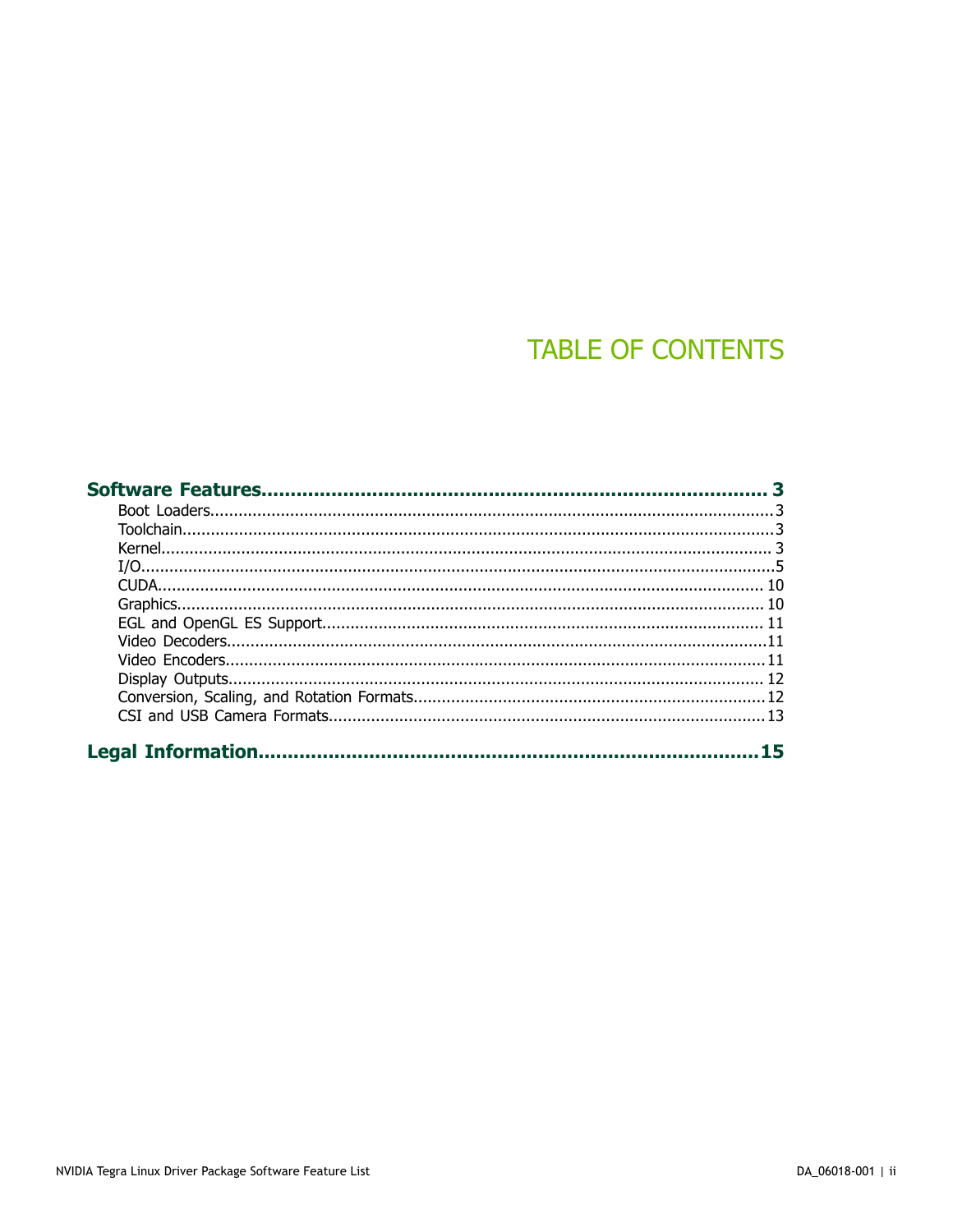## <span id="page-2-0"></span>Software Features

NVIDIA $^\circledR$  Tegra $^\circledR$  Linux Driver Package (L4T) supports the following software features, which provide users a complete package to bring up Linux on targeted NVIDIA $^\circledR$  Tegra $^\circledR$  X1 devices.

This release supports the NVIDIA $^\circledR$  Jetson $^{\text{\tiny{\textsf{TM}}}}$  TX1 developer kit and module.

**Note:** Always check the *Release Notes* for constraints related to these features.

#### <span id="page-2-1"></span>Boot Loaders

| <b>Boot Loader</b> | Feature                           | <b>Notes</b>                       |
|--------------------|-----------------------------------|------------------------------------|
| nyboot             | <b>Boot Device</b>                | eMMC                               |
|                    | 2 <sup>nd</sup> Stage Load Device | eMMC                               |
| U-Boot             | Storage Device Support            | eMMC (no CQ), SD card,<br>USB (HS) |
|                    | Display: Console                  | <b>UART</b>                        |
|                    | Display: Splash/Menu              | <b>UART</b>                        |
|                    | I/O Bus Support                   | I2C, USB (HS), USB (device)        |

#### <span id="page-2-2"></span>**Toolchain**

| Feature | <b>Tool Chains</b>     | <b>Notes</b>                                |
|---------|------------------------|---------------------------------------------|
| Aarch64 | gcc-4.8.2-glibc-2.17   | For 64-bit Kernel, Userspace,<br>and U-Boot |
| Hardfp  | gcc-4.5.3-glibc-2.11.3 | For 32-bit Userspace and U-<br><b>Boot</b>  |

#### <span id="page-2-3"></span>Kernel

| Interface  | <b>Feature</b>             | <b>Notes</b> |
|------------|----------------------------|--------------|
| <b>DSI</b> | <b>DSI Display Support</b> | -            |
|            | <b>DSI Ganged Mode</b>     | ٠            |
|            | <b>PWM Backlight</b>       | ٠            |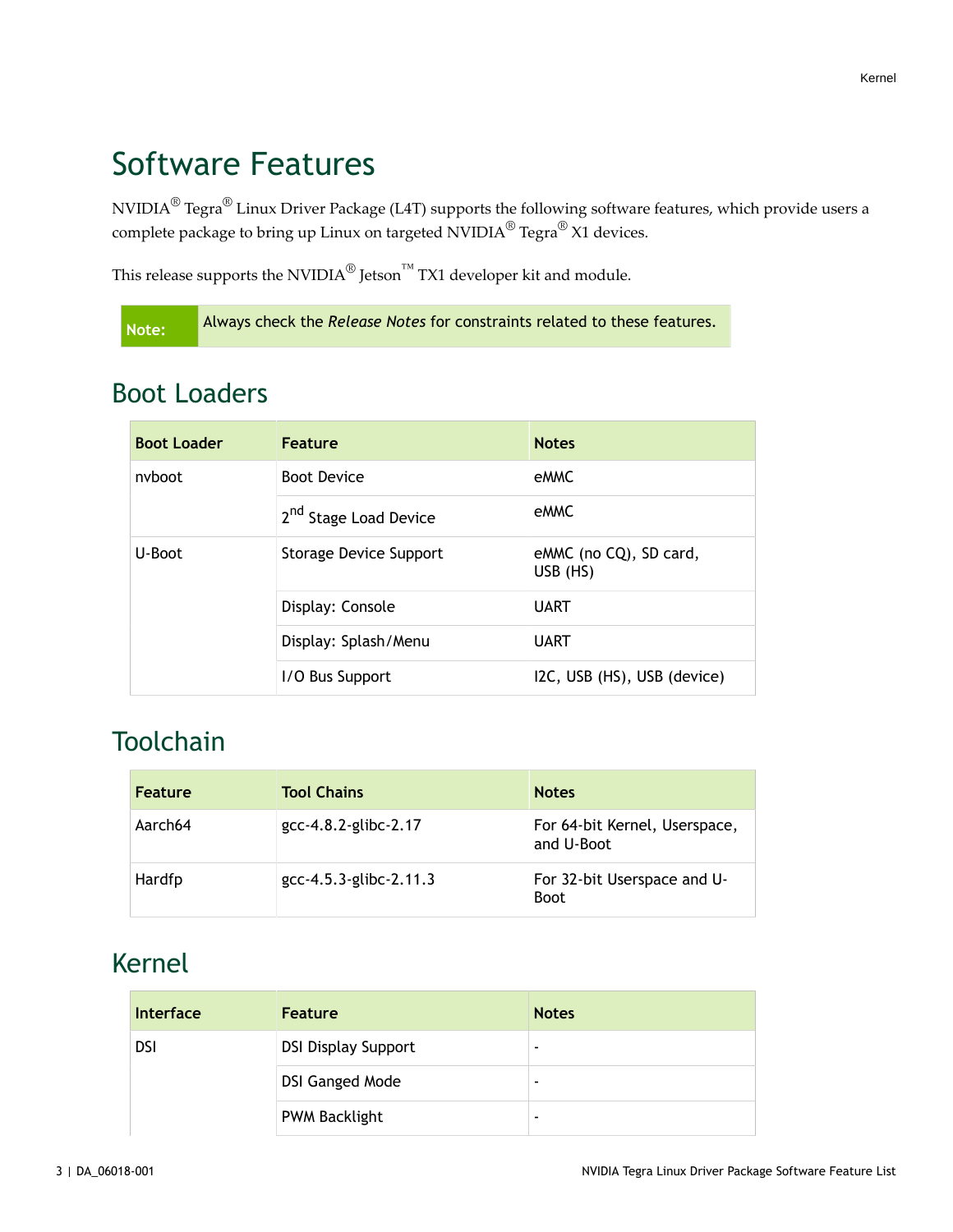|                                       | DC Continuous Mode                               |                                                                                                                                                                                             |
|---------------------------------------|--------------------------------------------------|---------------------------------------------------------------------------------------------------------------------------------------------------------------------------------------------|
|                                       | DC Driven Command Mode                           | $\overline{\phantom{a}}$                                                                                                                                                                    |
|                                       | <b>Host Write</b>                                | $\overline{\phantom{a}}$                                                                                                                                                                    |
|                                       | <b>DSI One-Shot Mode</b>                         | $\blacksquare$                                                                                                                                                                              |
|                                       | Dual Display                                     | $\blacksquare$                                                                                                                                                                              |
|                                       | Run Time Power Management                        | $\overline{\phantom{a}}$                                                                                                                                                                    |
| <b>HDMI</b>                           | <b>EDID Support</b>                              | $\overline{\phantom{a}}$                                                                                                                                                                    |
|                                       | Hot-Plug Detection Mechanism                     | $\overline{\phantom{a}}$                                                                                                                                                                    |
|                                       | <b>HDMI 1.4</b>                                  | 480p, 720p, 1080p, RGB 444<br>4K @ 30 Hz                                                                                                                                                    |
|                                       | Driver Suspend/Resume for Low<br>Power           | $\overline{\phantom{a}}$                                                                                                                                                                    |
|                                       | HDMI as Primary Display                          | $\overline{\phantom{a}}$                                                                                                                                                                    |
|                                       | Dual Display                                     |                                                                                                                                                                                             |
|                                       | HDMI: 1.4b compliance                            | Pending certification                                                                                                                                                                       |
|                                       | HDMI: 2.0 compliance                             | Pending certification                                                                                                                                                                       |
|                                       | <b>Audio Support</b>                             | $\overline{\phantom{a}}$                                                                                                                                                                    |
| Ethernet                              | 10/100/1000 BASE                                 | $\overline{\phantom{a}}$                                                                                                                                                                    |
|                                       | <b>MAC Filtering</b>                             | $\overline{\phantom{a}}$                                                                                                                                                                    |
| <b>PWM</b>                            | Speed Control from sysfs                         | $\blacksquare$                                                                                                                                                                              |
|                                       | Control from Temperature<br>Variation            |                                                                                                                                                                                             |
| 12C                                   | Master Mode                                      | $\overline{\phantom{a}}$                                                                                                                                                                    |
| Wifi                                  | 802.11a/b/g/n/ac                                 | <b>BCM4354</b>                                                                                                                                                                              |
| Bluetooth                             | Bluetooth 4.0                                    | <b>BCM4354</b>                                                                                                                                                                              |
| Camera support<br>(CSI input support) | V4L2 Media-Controller<br>(V4L2 API bypasses ISP) | CSI0, CSI1, CSI2, CSI3, CSI4,<br>CS <sub>I5</sub><br>Note: The media-controller<br>driver model is adopted<br>in the 24.1 release. the<br>Soc_camera driver is provided,<br>but deprecated. |
| Peripheral devices                    | <b>INA support</b>                               | Current monitoring for: CPU/<br>GPU/VDD_IN                                                                                                                                                  |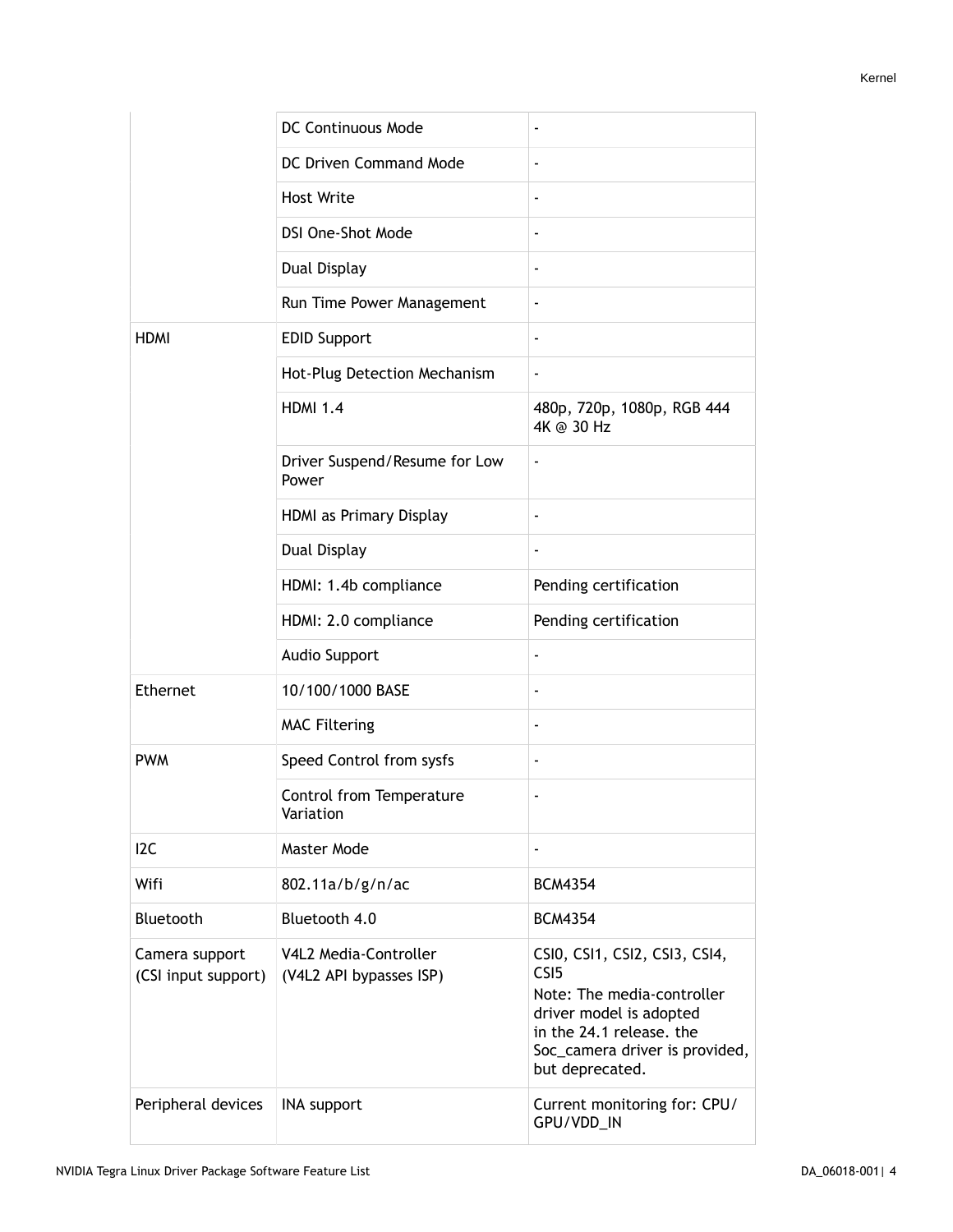| Platform support | Baseboard: P2597<br>Jetson module: P2180 |                                                                                                                                                                             |
|------------------|------------------------------------------|-----------------------------------------------------------------------------------------------------------------------------------------------------------------------------|
| Wifi             | Multi-Region support                     | Region Support:<br>U.S.<br>#<br>#<br>Taiwan<br>#<br>Europe<br>#<br>Japan<br>Korea<br>#<br>#<br>Canada<br>#<br><b>Isreal</b><br>#<br>Default (lowest-common-<br>denominator) |

## <span id="page-4-0"></span>I/O

| I/O Type   | <b>Feature</b>                                              | <b>Notes</b>        |
|------------|-------------------------------------------------------------|---------------------|
| <b>SPI</b> | Max Bus Speed                                               | <b>SPI4: 65 MHz</b> |
|            |                                                             | SPI1: 65 MHz        |
|            |                                                             | <b>SPI2: 65 MHz</b> |
|            | Chip Select                                                 | SPI4: 0             |
|            |                                                             | SPI1: 0/1           |
|            |                                                             | SPI2: 0/1           |
|            | Packed/Unpacked                                             | SPI4, SPI1, SPI2    |
|            | Full Duplex Mode                                            | SPI4, SPI1, SPI2    |
|            | <b>Both Enable Bit</b>                                      | SPI4, SPI1, SPI2    |
|            | <b>Both Enable Byte</b>                                     | SPI4, SPI1, SPI2    |
|            | <b>Bi-directional</b>                                       | SPI4, SPI1, SPI2    |
|            | Least Significant Bit                                       | SPI4, SPI1, SPI2    |
|            | Least Significant Byte First                                | SPI4, SPI1, SPI2    |
|            | Software or Hardware Chip Select<br><b>Polarity Section</b> | SPI4, SPI1, SPI2    |
|            | Supported Modes 1/2/3/4                                     | SPI4, SPI1, SPI2    |
|            | Purpose/Client                                              | SPI4: Touch         |
|            |                                                             | SPI1: Audio         |
|            |                                                             | SPI2: Cam/Display   |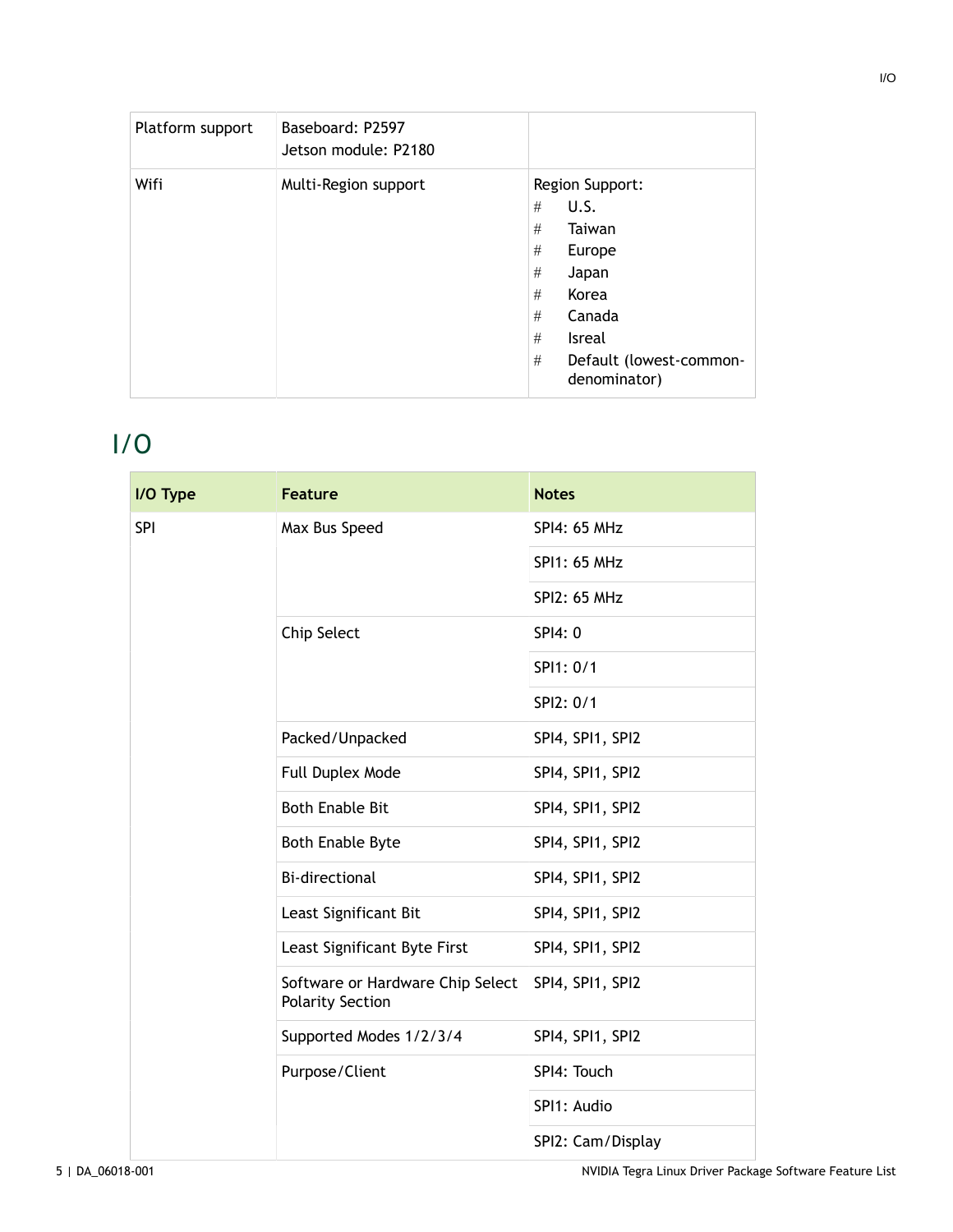| <b>SDMMC</b> | I/O Speeds (Clock speed)      | SDMMC1: 204 MHz                     |
|--------------|-------------------------------|-------------------------------------|
|              |                               | SDMMC4: 200 MHz                     |
|              |                               | SDMMC (M.2/SDIO): 204 MHz           |
|              | Hot Plug Support              | SDMMC1                              |
|              | SD High Speed Mode            | SDMMC1, SDMMC (M.2/SDIO)            |
|              | <b>SDR50</b>                  | SDMMC1, SDMMC4, SDMMC<br>(M.2/SDIO) |
|              | <b>SDR104</b>                 | SDMMC1, SDMMC (M.2/SDIO)            |
|              | <b>HS533</b>                  | SDMMC4                              |
|              | <b>HS400</b>                  | SDMMC4                              |
|              | <b>HS200</b>                  | SDMMC4                              |
|              | <b>DDR Mode</b>               | SDMMC1, SDMMC4, SDMMC<br>(M.2/SDIO) |
|              | <b>Voltage Switching</b>      | SDMMC1, SDMMC (M.2/SDIO)            |
|              | <b>Frequency Tuning</b>       | SDMMC1, SDMMC4, SDMMC<br>(M.2/SDIO) |
|              | <b>Packed Commands</b>        | SDMMC4, SDMMC (M.2/SDIO)            |
|              | <b>Cache Control</b>          | SDMMC4                              |
|              | <b>Discard</b>                | SDMMC4                              |
|              | Sanitize                      | SDMMC4                              |
|              | <b>RPMB</b>                   | SDMMC4                              |
|              | HPI                           | SDMMC4                              |
|              | <b>BKOPS</b>                  | SDMMC4                              |
|              | <b>Power Off Notification</b> | SDMMC4                              |
|              | Sleep                         | SDMMC4                              |
|              | Field Firmware Upgrade        | SDMMC4                              |
|              | <b>CMD Queuing</b>            | $\overline{\phantom{a}}$            |
|              | Device Life Estimation Type A | SDMMC4                              |
|              | Device Life Estimation Type B | SDMMC4                              |
|              | <b>PRE EOL Information</b>    | SDMMC4                              |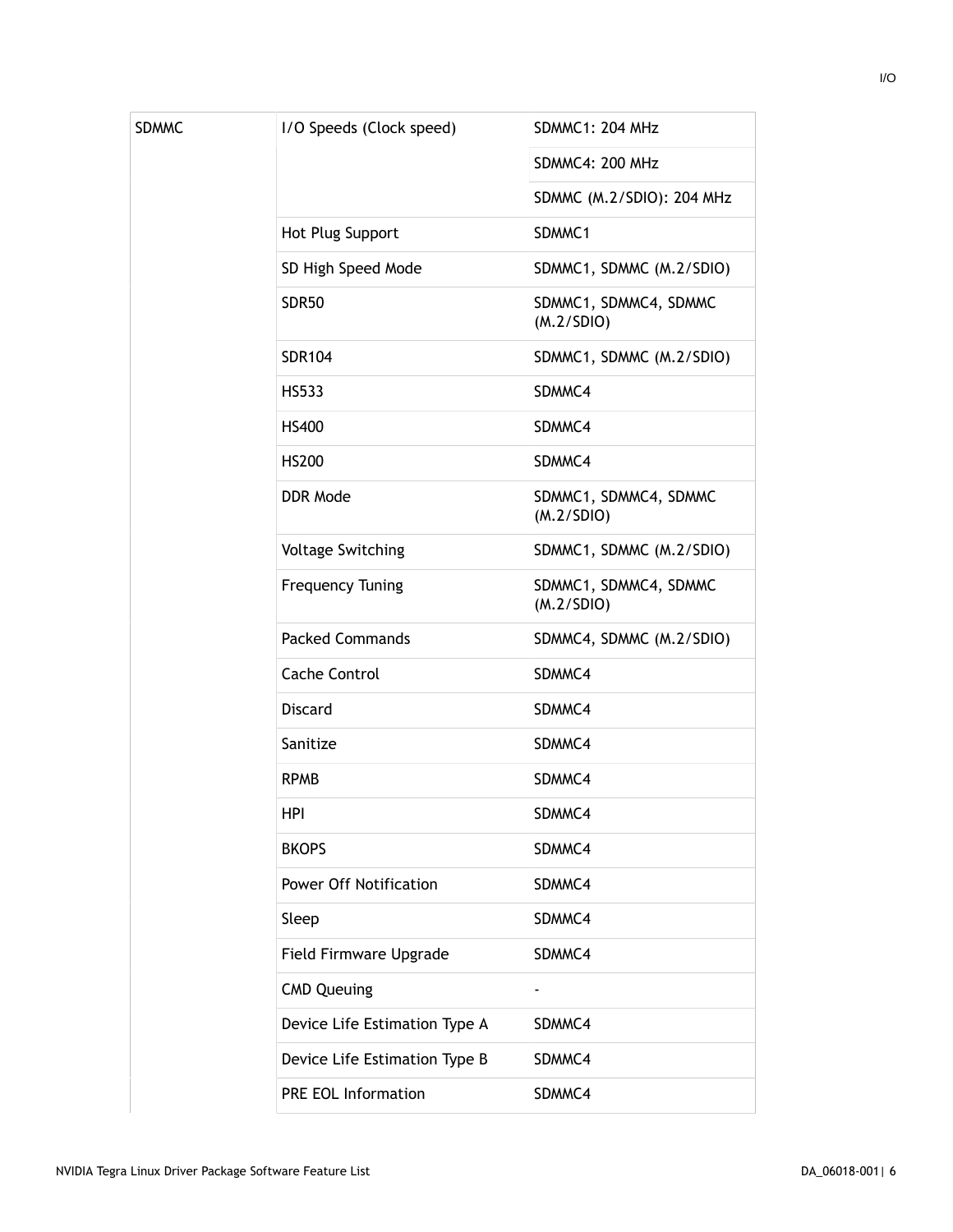|                  | Power Management               | SDMMC1, SDMMC4, SDMMC<br>(M.2/SDIO)                     |
|------------------|--------------------------------|---------------------------------------------------------|
| <b>SATA</b>      | Speed                          | GEN1                                                    |
|                  |                                | GEN <sub>2</sub>                                        |
|                  | <b>AHCI Mode</b>               | 1.3.1                                                   |
|                  | SATA Specification             | 3.1                                                     |
|                  | <b>HIPM</b>                    | $\blacksquare$                                          |
|                  | <b>DIPM</b>                    | $\overline{\phantom{a}}$                                |
|                  | <b>NCQ</b>                     | $\overline{\phantom{a}}$                                |
|                  | Port Multiplier Support        | CBS                                                     |
|                  | Link Power Management States   | Partial                                                 |
|                  |                                | Slumber                                                 |
|                  | Device Power Management States | D <sub>0</sub>                                          |
|                  |                                | D <sub>1</sub>                                          |
|                  |                                | D <sub>2</sub>                                          |
|                  | Runtime Time Power Management  | $\overline{\phantom{a}}$                                |
|                  | S.M.A.R.T                      | $\overline{\phantom{a}}$                                |
|                  | ATA Error Logging              | $\overline{\phantom{a}}$                                |
| I <sub>2</sub> C | Master                         | I2C GEN1, I2C GEN2, I2C<br>GEN3, I2C DDC, I2C PWR, I2C6 |
|                  |                                | Speeds 400 kHz (FM)                                     |
|                  |                                | 10-bit addressing                                       |
|                  |                                | Lost arbitration detect                                 |
|                  |                                | Packet mode                                             |
|                  |                                | 7-bit                                                   |
|                  |                                | DMA mode                                                |
|                  |                                | Bus clear support                                       |
| <b>USB 2.0</b>   | Device Mode                    | USB <sub>0</sub>                                        |
|                  | OTG Mode                       | USB <sub>0</sub>                                        |
|                  | Host Mode                      | USB0, USB1                                              |
|                  | Host - Low Speed Devices       | USB0                                                    |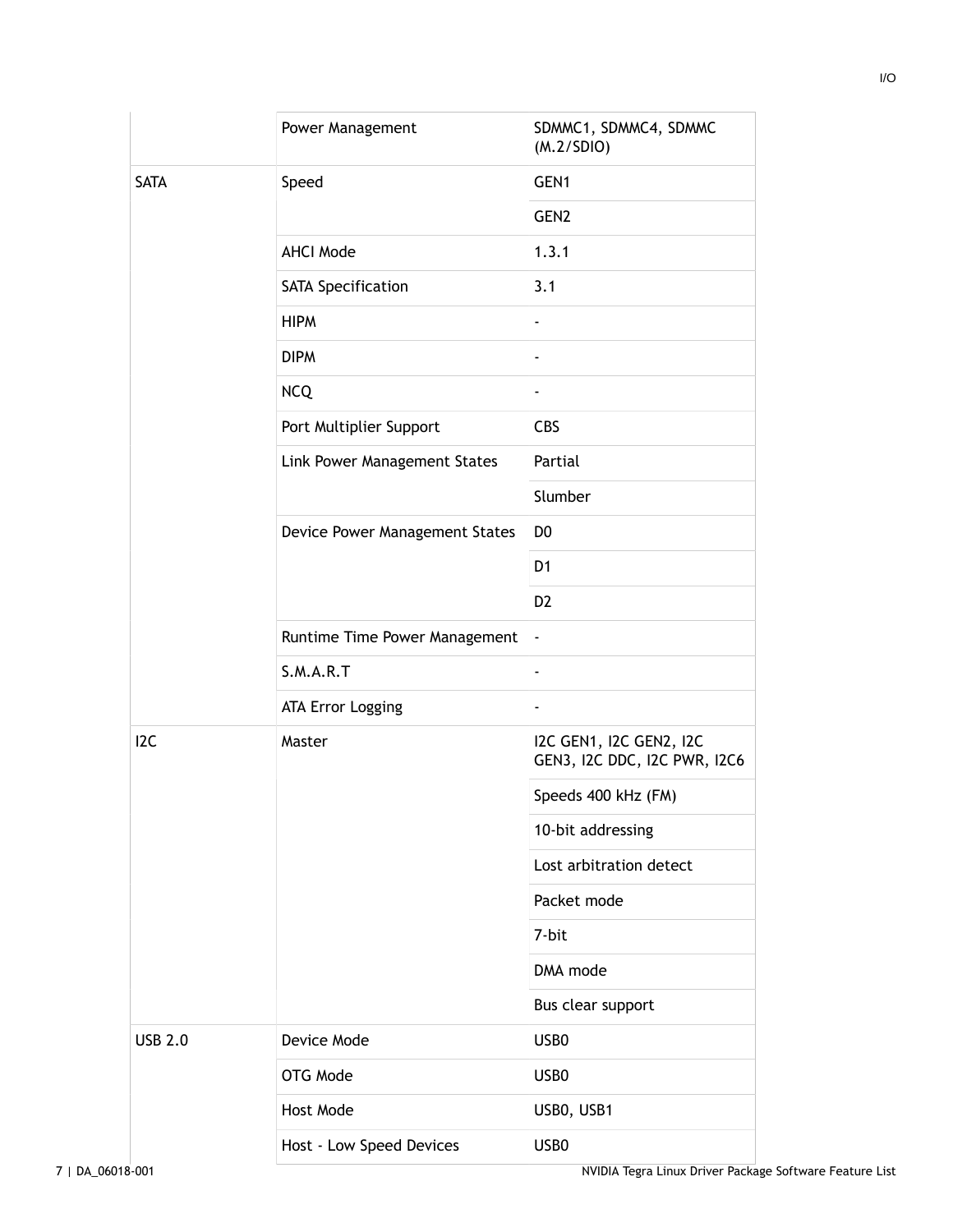|                | Host - Full Speed Devices                    | USB <sub>0</sub>             |
|----------------|----------------------------------------------|------------------------------|
|                | Host - High Speed Devices                    | USB0, USB1                   |
|                | Host - Auto Suspend Support                  | USB <sub>0</sub>             |
| <b>USB 3.0</b> | <b>Speeds</b>                                | USB0: HS/480 Mbps            |
|                |                                              | USB1: SS/5 Gbps              |
|                | Lanes                                        | USB1: pex5                   |
|                | USB 3.0 Support                              | USB1                         |
|                | Connector                                    | <b>USB0: Micro AB</b>        |
|                |                                              | USB1: TYPE A                 |
|                | USB 2.0 Support                              | USBO, USB1                   |
|                | Remote Wakeup Support                        | <b>USB0: USB 2.0</b>         |
|                |                                              | USB1: USB 2.0/3.0            |
|                | Host - Auto Suspend Support                  | USB0, USB1                   |
|                | OTG Support                                  | USB <sub>0</sub>             |
|                | <b>Class Support</b>                         | Mass storage (USB0, USB1)    |
|                |                                              | USB video class (USB0, USB1) |
|                |                                              | HID (USBO, USB1)             |
|                |                                              | USB audio class (USB0, USB1) |
|                |                                              | MTP (USB0, USB1)             |
|                |                                              | CDC - NCM/ECM (USB0, USB1)   |
| <b>GPIO</b>    | Pinmux Configuration                         | $\overline{a}$               |
|                | <b>GPIO Configuration And</b><br>Programming | $\overline{\phantom{a}}$     |
|                | <b>GPIO Interrupt Support</b>                | $\overline{\phantom{a}}$     |
| <b>UART</b>    | Speed                                        | <b>UART0: 115200</b>         |
|                |                                              | UART2: 921600                |
|                |                                              | UART3: 3000000               |
|                | <b>Hardware Flow Control</b>                 | UART2, UART3                 |
|                | PIO Mode                                     | UARTO, UART2, UART3          |
|                | DMA Mode                                     | UARTO, UART2, UART3          |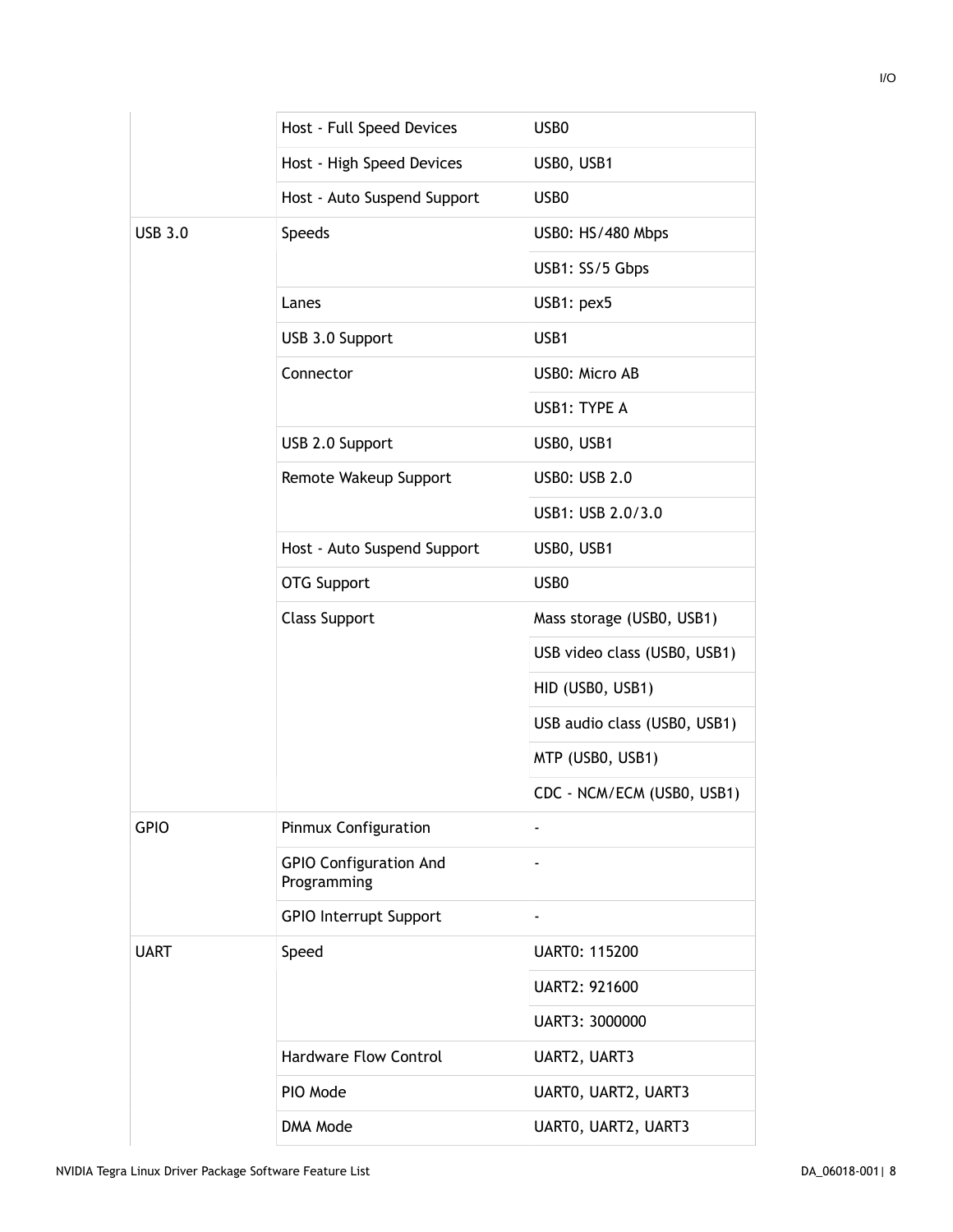|      | FIFO Mode                       | UARTO, UART2, UART3                                     |
|------|---------------------------------|---------------------------------------------------------|
| PCIe | Speed                           | PCle 0: Gen1/Gen2                                       |
|      |                                 | PCIe 1: Gen1/Gen2                                       |
|      | Lane Width                      | <b>PCIe 0: x1</b>                                       |
|      |                                 | PCle 1: x1, x2, x4                                      |
|      | <b>Host Controller Features</b> | Lanes Xbar config (X4_X1,<br>$X2_X(1)$                  |
|      |                                 | <b>Extended Config Space</b>                            |
|      |                                 | <b>Hardware Clock Gating</b>                            |
|      |                                 | Deep Power Down (DPD)                                   |
|      | <b>PCI Features</b>             | Message Signaled Interrupts                             |
|      |                                 | Vendor Specific Messages                                |
|      |                                 | <b>PCI Express</b>                                      |
|      |                                 | MSI-X                                                   |
|      | PCIe Device Capabilities        | Max Payload                                             |
|      |                                 | <b>Extended Tag Field Support</b>                       |
|      |                                 | Role-Based Error Reporting                              |
|      |                                 | Maximum Link Speed; Supports<br>Up to Gen2 Speeds       |
|      |                                 | Maximum Link Width; Supports<br>Up to X4 Link Width     |
|      |                                 | ASPM Support (L0s and L1)                               |
|      |                                 | L1 Clock Power Management                               |
|      |                                 | Data Link Layer Link Active<br><b>Reporting Capable</b> |
|      |                                 | Link Bandwidth Notification<br>Capability               |
|      | Link Control                    | Read Completion Boundary                                |
|      | Root Control                    | System Error on Correctable<br>Error                    |
|      |                                 | System Error on Non-Fatal<br>Error                      |
|      |                                 | System Error on Fatal Error                             |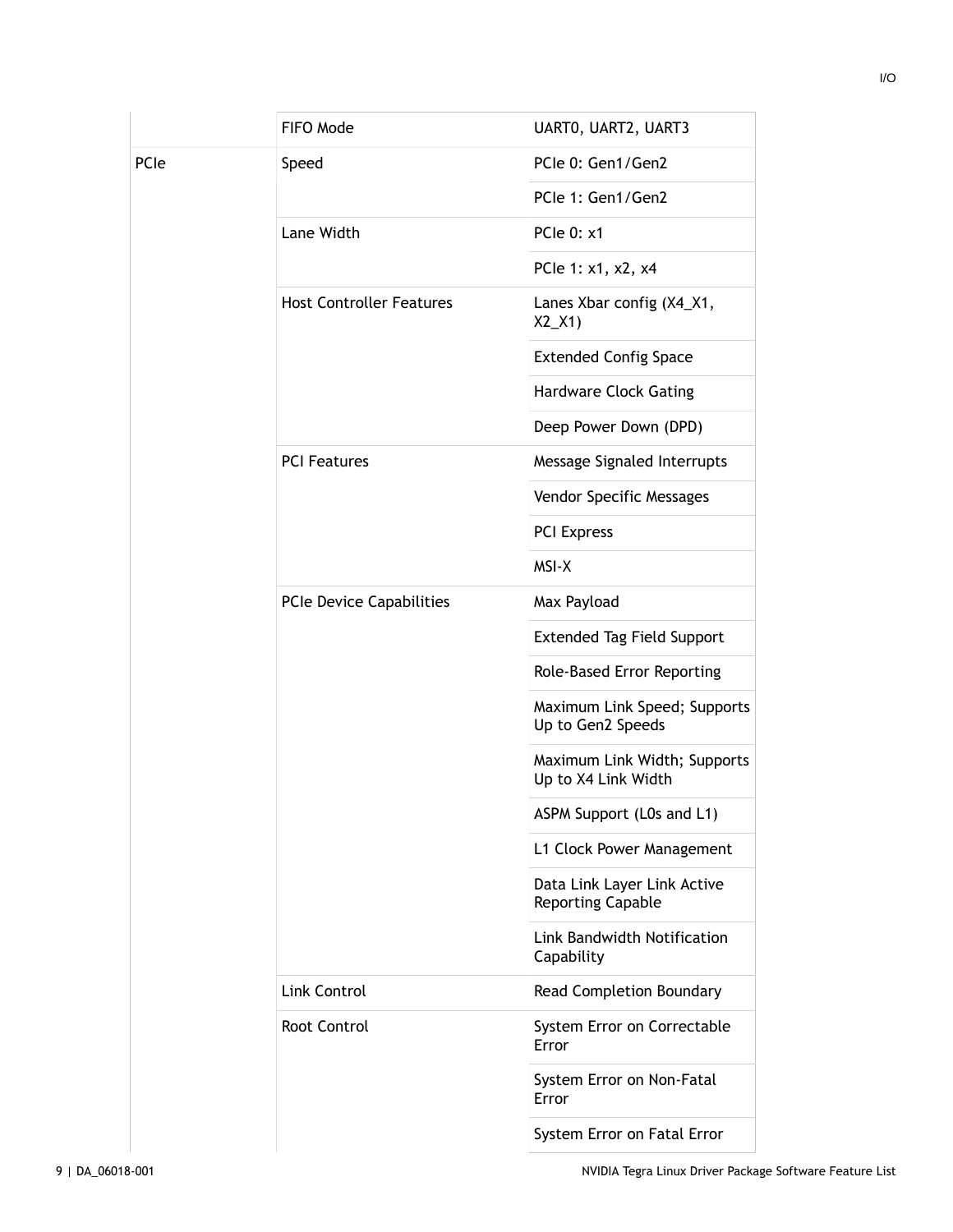|             |                              | PME Interrupt Enable                     |
|-------------|------------------------------|------------------------------------------|
|             | <b>Extended Capabilities</b> | <b>Advanced Error Reporting</b><br>(AER) |
|             |                              | Latency Tolerance Reporting<br>(LTR)     |
|             | L1 PM Substates              | L1.1                                     |
|             |                              | L1.2                                     |
|             | <b>Misc Features</b>         | Dynamic Voltage Frequency<br>(DVPS)      |
|             |                              | Tegra Low Power Mode (LP0)               |
|             |                              | <b>Runtime PM</b>                        |
| <b>JTAG</b> | <b>JTAG Attach</b>           | -                                        |
|             | JTAG Halt/Step/Go            |                                          |

#### <span id="page-9-0"></span>**CUDA**

| <b>Feature</b> | <b>Version</b>                   |
|----------------|----------------------------------|
| CUDA           | Version 7.0.76 with FP16 support |

## <span id="page-9-1"></span>Graphics

| <b>Graphics APIs</b> | <b>Notes</b>                                         |
|----------------------|------------------------------------------------------|
| OpenGL               | 4.5                                                  |
| OpenGL-ES            | 3.1                                                  |
| EGL                  | 1.4                                                  |
| <b>API Support</b>   | <b>Notes</b>                                         |
| $GL + GLX$           | $\overline{\phantom{a}}$                             |
| $GL + EGL$           | $\overline{\phantom{a}}$                             |
| $GL-ES + EGL$        | $\overline{\phantom{a}}$                             |
| X11 ABI              | Through version 19                                   |
| Display API          | Direct Rendering Manager: Compatibility with DRM 2.0 |
| Vulkan               | Version 1                                            |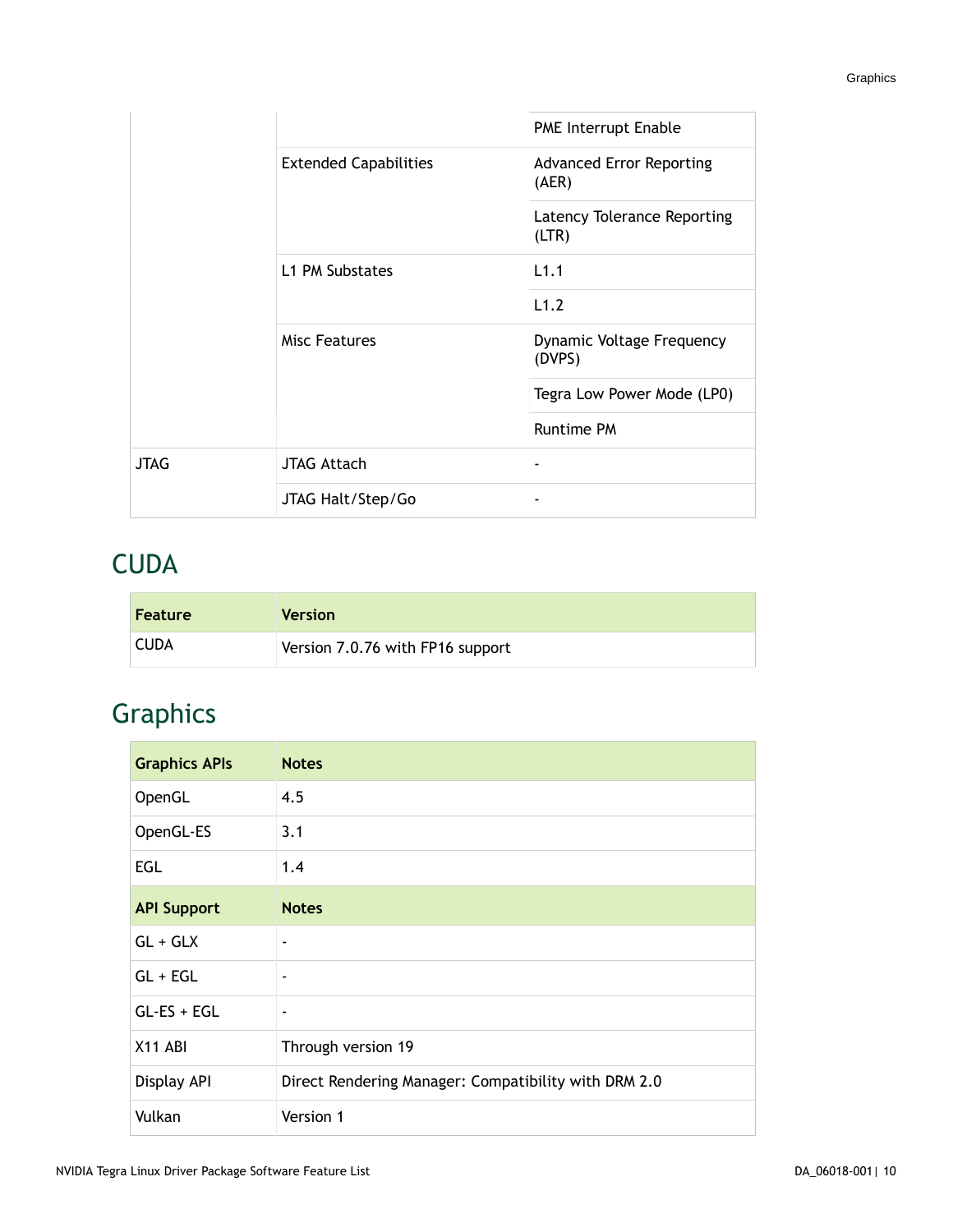64-bit support Kernel and Userspace

### <span id="page-10-0"></span>EGL and OpenGL ES Support

EGL is an interface between Khronos rendering APIs, such as OpenGL ES, and the underlying native platform window system. It handles graphics context management, surface/buffer binding, and rendering synchronization. EGL enables high-performance, accelerated, mixed-mode 2D and 3D rendering using other Khronos APIs.

L4T supports the EGL 1.4 specification, Khronos Native Platform Graphics Interface (EGL 1.4 [Specification\)](http://www.khronos.org/registry/egl/specs/eglspec.1.4.20110406.pdf).

The OpenGL ES driver in this release supports the following OpenGL ES specifications:

- [OpenGL ES Common Profile Specification 2.0](http://www.khronos.org/registry/gles/specs/2.0/es_full_spec_2.0.25.pdf)
- OpenGL 4.5

For more information on OpenGL ES, see the [Khronos OpenGL ES API Registry](http://www.khronos.org/registry/gles/).

#### <span id="page-10-1"></span>Video Decoders

| <b>Video Decode</b> | Output<br><b>Formats</b> | <b>Sampling Frequency</b><br>and Bit rate/Frame rate | <b>Notes</b>                                      |
|---------------------|--------------------------|------------------------------------------------------|---------------------------------------------------|
| H.264               | NV12,<br>NVMM:NV12       | 3840 x 2160 at<br>60 fps<br>Up to 120 Mbps           | Full-frame, Disable-DPB,<br>Skip-Frames           |
| H.265               | NV12,<br>NVMM:NV12       | 3840 x 2160 at<br>60 fps<br>Up to 160 Mbps           | Decode Support in<br>Gstreamer 1.4.5 and<br>later |
| <b>JPEG</b>         | 1420,<br>NVMM:1420       | $600$ MP/sec                                         |                                                   |
| VP8                 | NV12,<br>NVMM:NV12       | 3840 x 2160 at<br>60 fps<br>Up to 140 Mbps           |                                                   |
| VP <sub>9</sub>     | NV12,<br>NVMM:NV12       | 3840 x 2160 at<br>60 fps<br>Up to 120 Mbps           |                                                   |

#### <span id="page-10-2"></span>Video Encoders

| <b>Video Encode</b> |             | <b>Input Formats Sampling Frequency</b><br>and<br><b>Bit rate/Frame rate</b> | <b>Notes</b>             |
|---------------------|-------------|------------------------------------------------------------------------------|--------------------------|
| H.264               | 1420, NV12, | 3840 x 2160 at                                                               | RC-Mode, Bitrate,        |
|                     | NVMM: 1420, | 30 fps                                                                       | Iframeinterval, Quality- |
|                     | NVMM:NV12   | Up to 120 Mbps                                                               | Level, Low-Latency,      |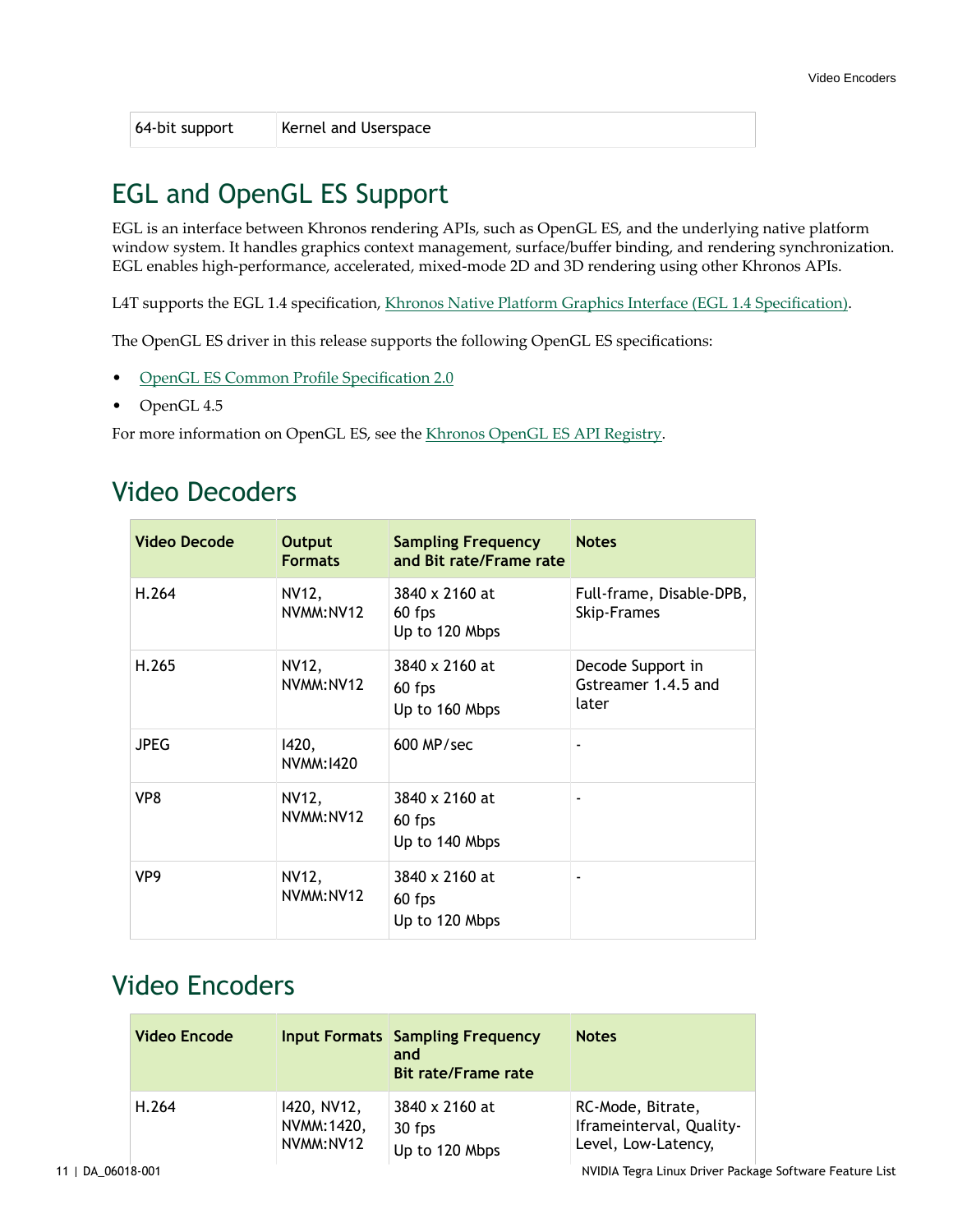|             |                                         |                                            | Sliceintrarefreshinterval,<br>Bit-Packetization, VBV-<br>Size, Insert-SPS-PPS, No-<br>B-Frames, Slice-Header-<br>Spacing, Profile, Force-<br>IDR. |
|-------------|-----------------------------------------|--------------------------------------------|---------------------------------------------------------------------------------------------------------------------------------------------------|
| <b>JPEG</b> | 1420,<br>NVMM:1420                      | $600$ MP/sec                               |                                                                                                                                                   |
| H.265       | 1420,<br>NVMM:1420,<br>NVMM:NV12        | 3840 x 2160 at<br>30 fps<br>Up to 100 Mbps |                                                                                                                                                   |
| VP8         | 1420, NV12,<br>NVMM: 1420,<br>NVMM:NV12 | 3840 x 2160 at<br>30 fps<br>Up to 120 Mbps | RC-Mode, Bitrate,<br>Iframeinterval, Quality-<br>Level                                                                                            |

### <span id="page-11-0"></span>Display Outputs

| nveglglessink | nvxvimagesink            | nvoverlaysink | nvhdmioverlaysink   |
|---------------|--------------------------|---------------|---------------------|
| X11 Window    | X11 Window               | Panel Overlay | <b>HDMI Overlay</b> |
|               |                          | Overlay       | Overlay             |
|               | $\overline{\phantom{0}}$ | Overlay-Depth | Overlay-Depth       |
|               | $\overline{\phantom{0}}$ | Overlay-X     | Overlay-X           |
|               | ٠                        | Overlay-Y     | Overlay-Y           |
|               | $\overline{\phantom{0}}$ | Overlay-W     | Overlay-W           |
|               | ۰                        | Overlay-H     | Overlay-H           |

## <span id="page-11-1"></span>Conversion, Scaling, and Rotation Formats

| <b>Input Formats</b> | <b>Output Formats</b> | <b>Notes</b> |
|----------------------|-----------------------|--------------|
| 1420                 | 1420                  | Flip-Method  |
| <b>UYVY</b>          | <b>UYVY</b>           | Flip-Method  |
| <b>NV12</b>          | <b>NV12</b>           | Flip-Method  |
| GRAY8                | GRAY8                 | Flip-Method  |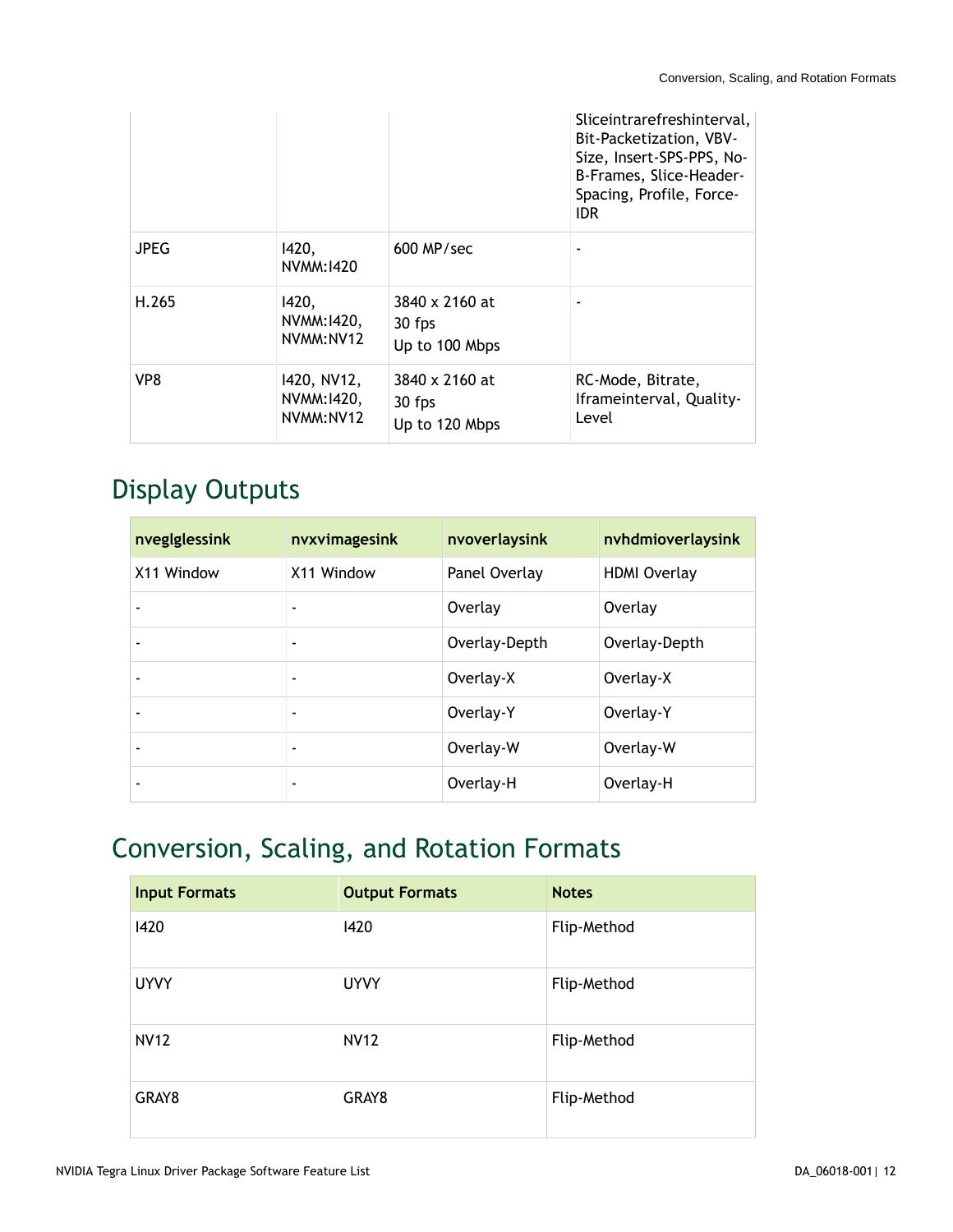| NVMM:1420 | NVMM:1420 | Flip-Method |
|-----------|-----------|-------------|
| NVMM:NV12 | NVMM:NV12 | Flip-Method |

### <span id="page-12-0"></span>CSI and USB Camera Formats

| <b>Output Format</b> | <b>Options</b>    | <b>Notes</b>                                                                                                     |
|----------------------|-------------------|------------------------------------------------------------------------------------------------------------------|
| NVMM:1420            | Scene-Mode        | $\overline{\phantom{a}}$                                                                                         |
|                      | Color-Effect      | $\qquad \qquad \blacksquare$                                                                                     |
|                      | Auto-Exposure     | $\overline{\phantom{a}}$                                                                                         |
|                      | Flicker           | $\overline{\phantom{a}}$                                                                                         |
|                      | Contrast          | $\overline{\phantom{a}}$                                                                                         |
|                      | Saturation        | $\qquad \qquad \blacksquare$                                                                                     |
|                      | TNR-Strength      | $\qquad \qquad \blacksquare$                                                                                     |
|                      | TNR-Mode          | $\blacksquare$                                                                                                   |
|                      | Edge-Enhancement  | $\overline{\phantom{a}}$                                                                                         |
|                      | Intent            | Still, Video, Video snapshot,<br>Preview                                                                         |
|                      | Sensor-ID         | $\overline{a}$                                                                                                   |
|                      | Enable-EXIF       | $\overline{\phantom{a}}$                                                                                         |
|                      | aeRegion          | $\overline{\phantom{a}}$                                                                                         |
|                      | wbRegion          | $\qquad \qquad \blacksquare$                                                                                     |
|                      | fpsRange          | $\qquad \qquad \blacksquare$                                                                                     |
|                      | Exposure-Time     | $\qquad \qquad \blacksquare$                                                                                     |
|                      | wbManualMode      | $\overline{\phantom{a}}$                                                                                         |
|                      | wbGains           | $\overline{a}$                                                                                                   |
|                      | Embedded Metadata | Precision timestamping,<br>DCT-NR, V4L2 interface for<br>sensor driver, Gyro service<br>for L4T for VSTAB and AF |
|                      | <b>ARGUS</b>      | $\overline{\phantom{a}}$                                                                                         |
|                      | RAW capture       | $\overline{\phantom{a}}$                                                                                         |
|                      | EGL producer      | $\qquad \qquad \blacksquare$                                                                                     |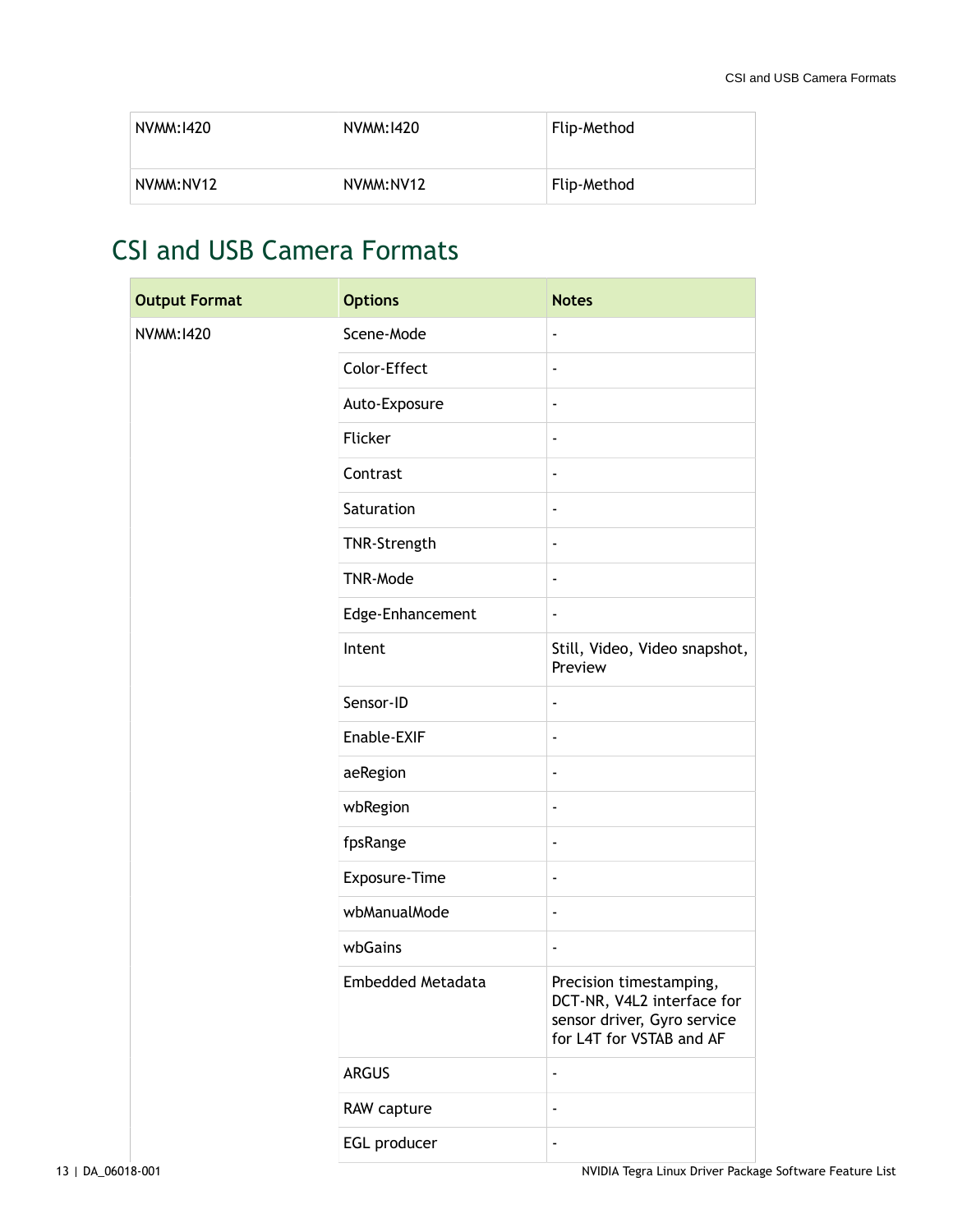| Face detection                                       | -                                                                          |
|------------------------------------------------------|----------------------------------------------------------------------------|
| <b>HDFX</b>                                          |                                                                            |
| Simultaneous Multi-Camera                            | Pluggable/replacable 3A,<br>12- and 14-bit sensors,<br><b>DPCM</b> sensors |
| <b>VSTAB</b> support                                 | AF2.8 support, Auto Iris                                                   |
| Image De-Warping and<br><b>Distortion Correction</b> | <b>Global Shutter</b>                                                      |
| Coordinated Multi-Camera<br>Support                  | $\overline{\phantom{0}}$                                                   |